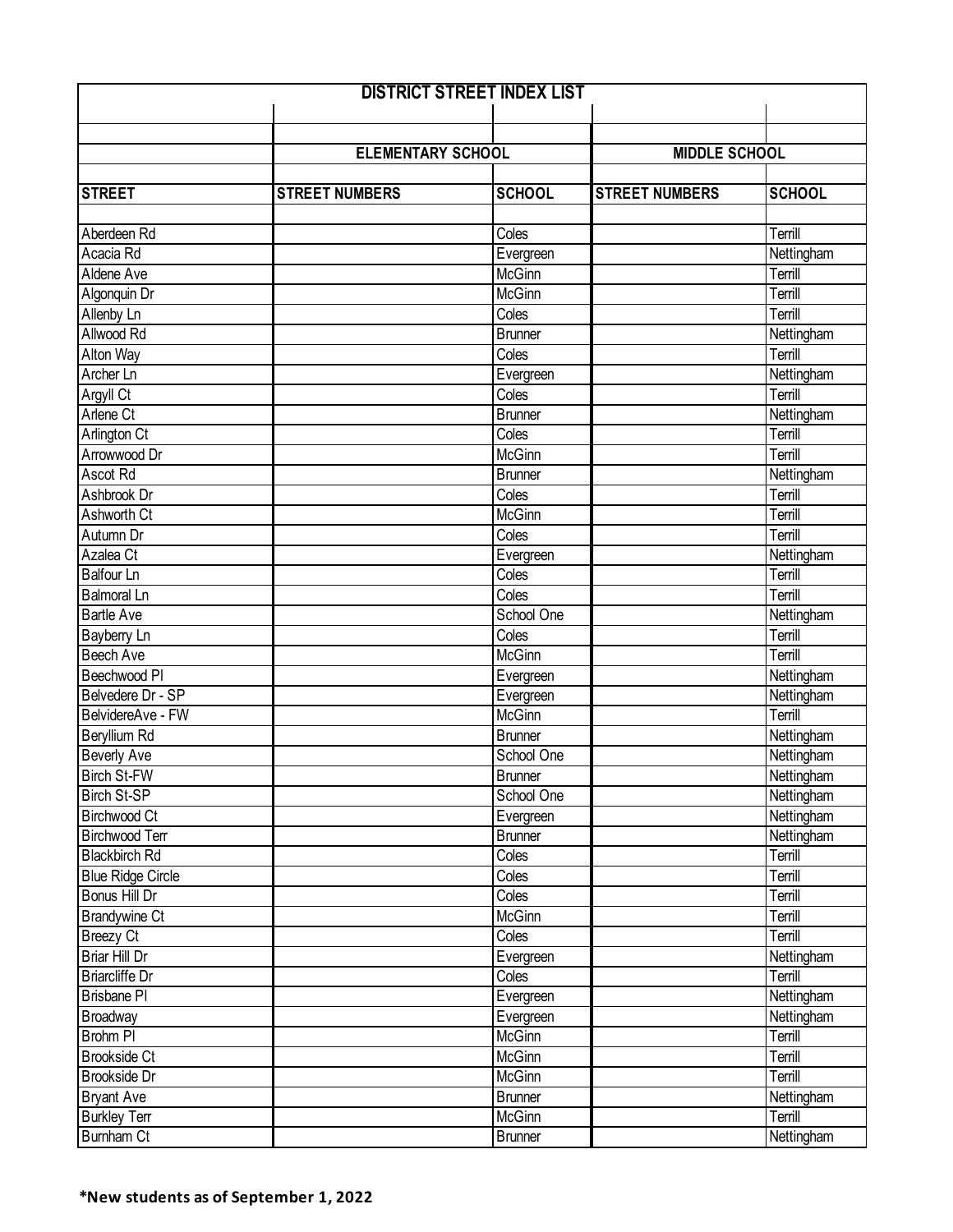| <b>Burns Way</b>          |                  | McGinn              | Terrill    |
|---------------------------|------------------|---------------------|------------|
| <b>Buttonwood Ln</b>      |                  | Coles               | Terrill    |
| <b>Byrd Ave</b>           |                  | Evergreen           | Nettingham |
| Byron Ln                  |                  | School One          | Nettingham |
| Canterbury Dr             |                  | School One          | Nettingham |
| Carol PI                  |                  | Evergreen           | Nettingham |
| Carriage Dr               |                  | <b>Brunner</b>      | Nettingham |
| Carrie Farm Ct            |                  | Coles               | Terrill    |
| Carsam St                 |                  | McGinn              | Terrill    |
| Cecilia PI                |                  | School One          | Nettingham |
| Cedar Brook Rd            |                  | <b>Brunner</b>      | Nettingham |
| Cedar Grove Terr          |                  | Evergreen           | Nettingham |
| Cedar St                  |                  | Evergreen           | Nettingham |
| Cellar Ave                |                  | <b>Brunner</b>      | Nettingham |
| Channing Ave              |                  | <b>Brunner</b>      | Nettingham |
| Chapel Rd                 |                  | Coles               | Terrill    |
| Cherry Blossom Lane       |                  | Coles               | Terrill    |
| Chetwood Terr             |                  | Coles               | Terrill    |
| Cheyenne Way              |                  | <b>McGinn</b>       | Terrill    |
| Chip-Lou Ln               |                  | Coles               | Terrill    |
| <b>Christine Circle</b>   |                  | McGinn              | Terrill    |
| <b>Church Ave</b>         | 2025 & up        | <b>Brunner</b>      | Nettingham |
| Church Ave                | 2004 & down      | School One          | Nettingham |
| Cicilia PI                |                  | School One          | Nettingham |
| Clarks Ln                 |                  | $\overline{C}$ oles | Terrill    |
| Clement PI                |                  | <b>McGinn</b>       | Terrill    |
| Cleveland Ave             |                  | Evergreen           | Nettingham |
| Cliffwood St / Shalom Way |                  | McGinn              | Terrill    |
| Clinton Ln                |                  | Coles               | Terrill    |
| Clover Ln                 |                  | Coles               | Terrill    |
| Clydesdale Rd             |                  | Coles               | Terrill    |
| Coldstream Ct             |                  | Evergreen           | Nettingham |
| Coles Ave                 |                  | Evergreen           | Nettingham |
| <b>Colonial Dr</b>        |                  | Coles               | Terrill    |
| Concord Rd                |                  | <b>Brunner</b>      | Nettingham |
| Cook Ave                  |                  | Evergreen           | Nettingham |
| Cooper Rd                 | 1541 & down      | Coles               | Terrill    |
| Cooper Rd                 | 1542 & up        | McGinn              | Terrill    |
| Copperfield Rd            |                  | School One          | Nettingham |
| Coriell Ave               | Helen to Kite PI | Coles               | Terrill    |
| Coriell Ave               | Martine fo Helen | McGinn              | Terrill    |
| Cottage Way               |                  | School One          | Nettingham |
| Country Club Blvd         |                  | <b>Brunner</b>      | Nettingham |
| Country Club Ln           |                  | <b>Brunner</b>      | Nettingham |
| Cray Terr                 |                  | Coles               | Terrill    |
| Crest Ln - FW             |                  | McGinn              | Terrill    |
| Crest Ln - SP             |                  | School One          | Nettingham |
| Crestwood Common          |                  | <b>Brunner</b>      | Nettingham |
| Crestwood Rd              |                  | <b>Brunner</b>      | Nettingham |
| Cushing Rd                |                  | Coles               | Terrill    |
| Daniel PI                 |                  | McGinn              | Terrill    |
| Deborah Way               |                  | <b>Brunner</b>      | Nettingham |
| Debra Ct                  |                  | Coles               | Terrill    |
|                           |                  |                     |            |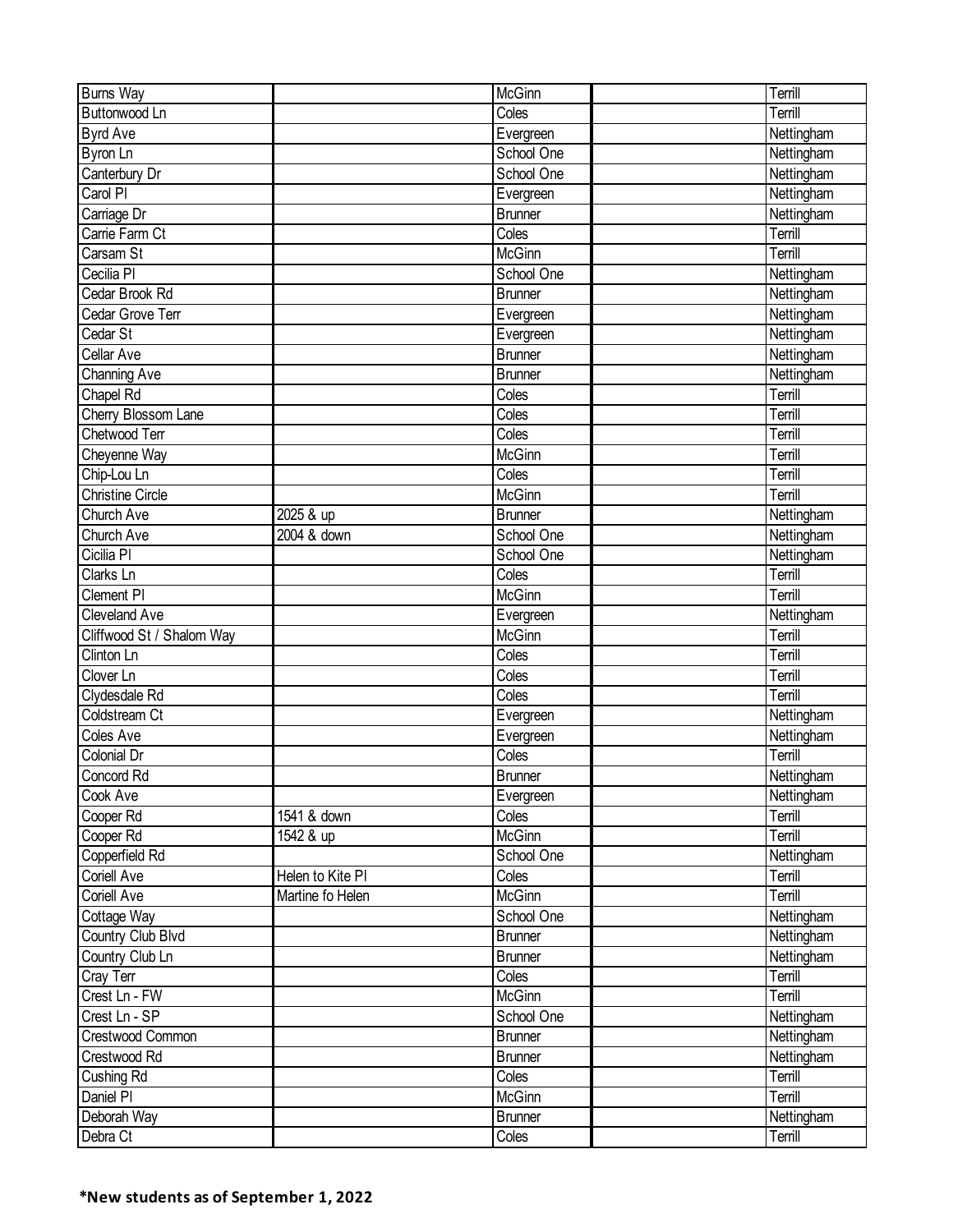| Deer Path            |                                | School One     |                          | Nettingham |
|----------------------|--------------------------------|----------------|--------------------------|------------|
| Dickens Ln           |                                | School One     |                          | Nettingham |
| Ditzel Farm Rd       |                                | Coles          |                          | Terrill    |
| Dogwood Dr           |                                | <b>McGinn</b>  |                          | Terrill    |
| Dona Ln              |                                | School One     |                          | Nettingham |
| Donamy Glen          |                                | Coles          |                          | Terrill    |
| Donato Circle        |                                | Evergreen      |                          | Nettingham |
| Donsen Ln            |                                | Coles          |                          | Terrill    |
| Duncan Dr            |                                | <b>McGinn</b>  |                          | Terrill    |
| Dutch Ln             |                                | Coles          |                          | Terrill    |
| East 2nd St          |                                | School One     |                          | Nettingham |
| Eastham Ct           |                                | <b>Brunner</b> |                          | Nettingham |
| Edgewood Terr        |                                | <b>Brunner</b> |                          | Nettingham |
| Elizabeth Ave        |                                | McGinn         |                          | Terrill    |
| Elm Ave - FW         |                                | School One     |                          | Nettingham |
| Elm Ct - SP          |                                | Evergreen      |                          | Nettingham |
| Emil PI              |                                | Evergreen      |                          | Nettingham |
| Essex Rd             |                                | McGinn         |                          | Terrill    |
| Estelle Ln           |                                | School One     |                          | Nettingham |
| Eton Row             |                                | Coles          |                          | Terrill    |
| Evelyn St            |                                | McGinn         |                          | Terrill    |
| Evergreen Ave        |                                | Evergreen      |                          | Nettingham |
| Evergreen Blvd       |                                | Evergreen      |                          | Nettingham |
| Everts Ave           |                                | Evergreen      |                          | Nettingham |
| Fairway Ct           |                                | Coles          |                          | Terrill    |
| Fanwood Ave          |                                | Evergreen      |                          | Nettingham |
| Far View Dr          |                                | School One     |                          | Nettingham |
| Farley Ave*          |                                | School One     |                          | Nettingham |
| Farmingdale Rd       |                                | Coles          |                          | Terrill    |
| Fawn Ridge Dr        |                                | Evergreen      |                          | Nettingham |
| Fenimore Dr          |                                | McGinn         |                          | Terrill    |
| <b>Fieldcrest Dr</b> |                                | <b>McGinn</b>  |                          | Terrill    |
| Fields Ln            |                                | Coles          |                          | Terrill    |
| <b>Fifth St</b>      |                                | <b>McGinn</b>  |                          | Terrill    |
| First St             |                                | McGinn         |                          | Terrill    |
| <b>Flanders Ave</b>  |                                | School One     |                          | Nettingham |
| Florence Ave         |                                | McGinn         |                          | Terrill    |
| Forepaugh Ave        |                                | School One     |                          | Nettingham |
| Forest Rd            | Mountain to Forest Rd Park     | School One     |                          | Nettingham |
| Forest Rd - FW       | Woodland to North Ave          | <b>Brunner</b> |                          | Nettingham |
| Fourth St            |                                | McGinn         |                          | Terrill    |
| Fox Ct               |                                | Coles          |                          | Terrill    |
| Fox Hill Ln          |                                | Coles          |                          | Terrill    |
| Frances Ln           |                                | Coles          |                          | Terrill    |
| Frank St             |                                | Coles          |                          | Terrill    |
| Front St*            | Hunter Ave to Terrill Rd       | School One     | Hunter Ave to Terrill Rd | Nettingham |
| Front St             | Odd #s; Park Ave to Hunter Ave | Evergreen      |                          | Nettingham |
| Gales Ct             |                                | Evergreen      |                          | Nettingham |
| Gallagher Ave        |                                | McGinn         |                          | Terrill    |
| Gamble Rd            |                                | Coles          |                          | Terrill    |
| Gary Ct              |                                | Evergreen      |                          | Nettingham |
| Gaycroft Dr          |                                | McGinn         |                          | Terrill    |
| Gere PI              |                                | Coles          |                          | Terrill    |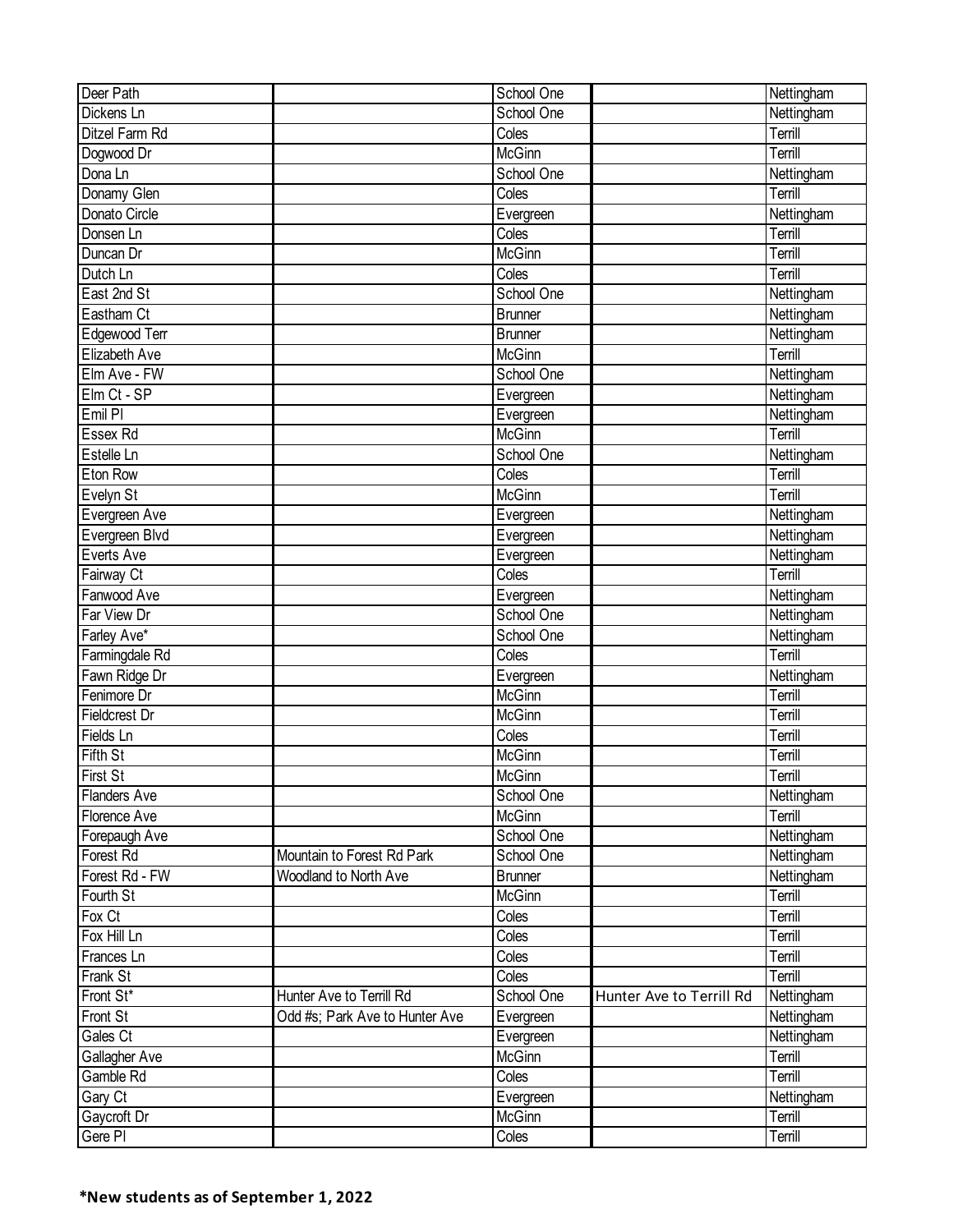| Ginder PI                 |                | School One     |                | Nettingham |
|---------------------------|----------------|----------------|----------------|------------|
| Glenside Ave              | South of Rt 22 | Evergreen      | South of Rt 22 | Nettingham |
| Glenside Ave              | North of Rt 22 | School One     | North of Rt 22 | Nettingham |
| Glenwood Rd               |                | <b>Brunner</b> |                | Nettingham |
| Golf St                   |                | <b>McGinn</b>  |                | Terrill    |
| <b>Goodmans Crossing</b>  |                | Brunner        |                | Nettingham |
| Graceland PI              |                | McGinn         |                | Terrill    |
| <b>Grand St</b>           | 2017 & up      | Evergreen      |                | Nettingham |
| <b>Grand St</b>           | 2005 & down    | School One     |                | Nettingham |
| <b>Grant Ave</b>          |                | School One     |                | Nettingham |
| Graybar Terr              |                | <b>Brunner</b> |                | Nettingham |
| Graymill Dr               |                | McGinn         |                | Terrill    |
| Green Hickory Hill        |                | Coles          |                | Terrill    |
| Greenbrier Ln             |                | Coles          |                | Terrill    |
| Greenside PI              |                | Evergreen      |                | Nettingham |
| <b>Greensview Ct</b>      |                | Coles          |                | Terrill    |
| <b>Greensview Dr</b>      |                | Coles          |                | Terrill    |
| Greensview Ln             |                | Coles          |                | Terrill    |
| Grenville Rd              |                | Coles          |                | Terrill    |
|                           |                | Coles          |                |            |
| Hacklorn Ln               |                |                |                | Terrill    |
| Hamlette PI               |                | <b>Brunner</b> |                | Nettingham |
| Happle Ct                 |                | Brunner        |                | Nettingham |
| Harding Rd                |                | Evergreen      |                | Nettingham |
| Harding Rd                | 100 block      | School One     |                | Nettingham |
| Harwich Ct                |                | <b>Brunner</b> |                | Nettingham |
| Haven Ave                 | 200 block      | <b>Brunner</b> |                | Nettingham |
| Haven Ave                 | 300 block      | Evergreen      |                | Nettingham |
| Hawthorn St               |                | Evergreen      |                | Nettingham |
| Heather Ln                |                | Coles          |                | Terrill    |
| Helen St                  |                | Coles          |                | Terrill    |
| Hendricks St / Stanley St |                | <b>Brunner</b> |                | Nettingham |
| Henry St                  |                | Evergreen      |                | Nettingham |
| Herbert Ave - FW          |                | McGinn         |                | Terrill    |
| Herbert Rd - SP           |                | Coles          |                | Terrill    |
| Heritage Ln               |                | Coles          |                | Terrill    |
| <b>Hetfield Ave</b>       |                | <b>McGinn</b>  |                | Terrill    |
| <b>Hidden Hollow</b>      |                | Evergreen      |                | Nettingham |
| <b>High View Ct</b>       |                | McGinn         |                | Terrill    |
| Highlander Dr             |                | Coles          |                | Terrill    |
| Hill Rd                   |                | <b>Brunner</b> |                | Nettingham |
| Hill Top Rd               |                | McGinn         |                | Terrill    |
| Hoe Ave*                  |                | School One     |                | Nettingham |
| Homestead Terr            |                | <b>Brunner</b> |                | Nettingham |
| Hunter Ave*               |                | School One     |                | Nettingham |
| Huron Path                |                | McGinn         |                | Terrill    |
| Indian Run                |                | Coles          |                | Terrill    |
| Inverness Dr              |                | McGinn         |                | Terrill    |
| Jackson Ave*              |                | School One     |                | Nettingham |
| Jacobs Ln                 |                | Coles          |                | Terrill    |
| James Ct                  |                | Coles          |                | Terrill    |
| Jason Ct                  |                | Coles          |                | Terrill    |
| Jefferson Ave             |                | McGinn         |                | Terrill    |
| Jenna Ct                  |                | Coles          |                | Terrill    |
|                           |                |                |                |            |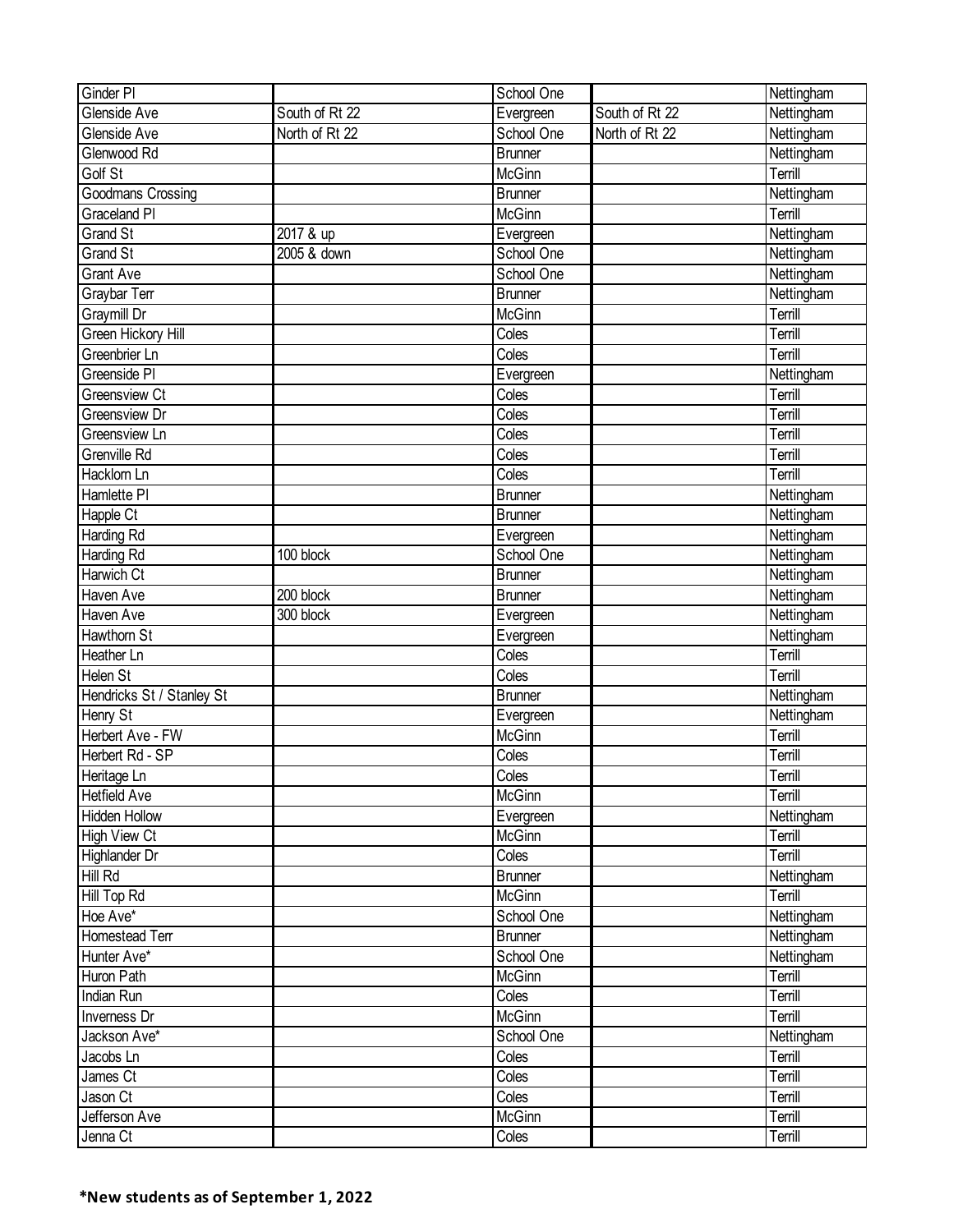| Jersey Ave                         |                        | McGinn                       | Terrill                  |
|------------------------------------|------------------------|------------------------------|--------------------------|
| Jerusalem Rd                       |                        | Evergreen                    | Nettingham               |
| John St                            |                        | Evergreen                    | Nettingham               |
| Johnson St                         |                        | Evergreen                    | Nettingham               |
| Judy Ln                            |                        | Coles                        | Terrill                  |
| Julia Ct                           |                        | Coles                        | Terrill                  |
| Juniper Ln                         |                        | School One                   | Nettingham               |
| Karen Ct                           |                        | Coles                        | Terrill                  |
| <b>Katherine St</b>                |                        | Evergreen                    | Nettingham               |
| Kempshall Terr                     |                        | Coles                        | Terrill                  |
| Kevin Rd                           |                        | Coles                        | Terrill                  |
| King James Ct                      |                        | Evergreen                    | Nettingham               |
| King St                            | Terrill Rd to Helen St | Coles                        | Terrill                  |
| King St                            | off Old Raritan        | Coles                        | Terrill                  |
| King St                            | Martine to Helen St    | McGinn                       | Terrill                  |
| Kipling Ln                         |                        | School One                   | Nettingham               |
| Klaniecki Pl                       |                        | <b>McGinn</b>                | Terrill                  |
| Knollwood Ave                      |                        | McGinn                       | Terrill                  |
| Kyte PI                            |                        | Coles                        | Terrill                  |
| LaGrande Ave                       |                        | McGinn                       | Terrill                  |
| Lake Ave                           |                        | Coles                        | Terrill                  |
| Lake Park Terr                     |                        | School One                   | Nettingham               |
| Lamberts Mill Rd                   | 1567 to Spruce Mill    | Coles                        | Terrill                  |
| Lamberts Mill Rd                   | W Broad to Nancy       | McGinn                       | Terrill                  |
| Laurel <sub>PI</sub>               |                        | McGinn                       | Terrill                  |
| Laurie Ct                          |                        | Coles                        | Terrill                  |
| <b>Leland Ave</b>                  |                        | Coles                        | Terrill                  |
| Lenape Way                         |                        | Coles                        | Terrill                  |
| Liberty St                         |                        | Evergreen                    | Nettingham               |
| Lincoln Ave                        |                        | <b>McGinn</b>                | Terrill                  |
| Linda PI                           |                        | <b>Brunner</b>               | Nettingham               |
| Linden Ln                          |                        | Coles                        | Terrill                  |
| <b>Lindsey Ave</b>                 |                        | Evergreen                    | Nettingham               |
| Lindy PI                           |                        | <b>McGinn</b>                | Terrill                  |
| <b>Little Falls Way</b>            |                        | Coles                        | Terrill                  |
| Locust Ave - FW (Off South Ave)    |                        | McGinn                       | Terrill                  |
| Locust Ave - SP (Off Prospect Ave) |                        | Coles                        | Terrill                  |
| Lois PI                            |                        | <b>Brunner</b>               | Nettingham               |
| Longfellow Ave                     |                        | <b>Brunner</b>               | Nettingham               |
| Lyde PI                            |                        |                              | Nettingham               |
| MacDermott PI                      |                        | Evergreen<br>McGinn          | Terrill                  |
| MacLennan PI                       |                        | McGinn                       | Terrill                  |
| Maddaket                           |                        |                              |                          |
| Madision Ave - FW                  |                        | <b>Brunner</b><br>School One | Nettingham               |
|                                    | Off Rolling Peaks      |                              | Nettingham               |
| Madison Ave - SP                   |                        | Evergreen<br>School One      | Nettingham               |
| Malanga Ct<br>Malcolm PI           |                        |                              | Nettingham               |
| Manfra Ln                          |                        | Evergreen<br>Evergreen       | Nettingham<br>Nettingham |
|                                    |                        |                              |                          |
| Manitou Way                        |                        | Coles<br>McGinn              | Terrill<br>Terrill       |
| Maple Hill Rd                      |                        |                              |                          |
| Maple View Ct                      |                        | McGinn<br>McGinn             | Terrill                  |
| Marian Ave                         |                        |                              | Terrill                  |
| Marion Ln                          |                        | Coles                        | Terrill                  |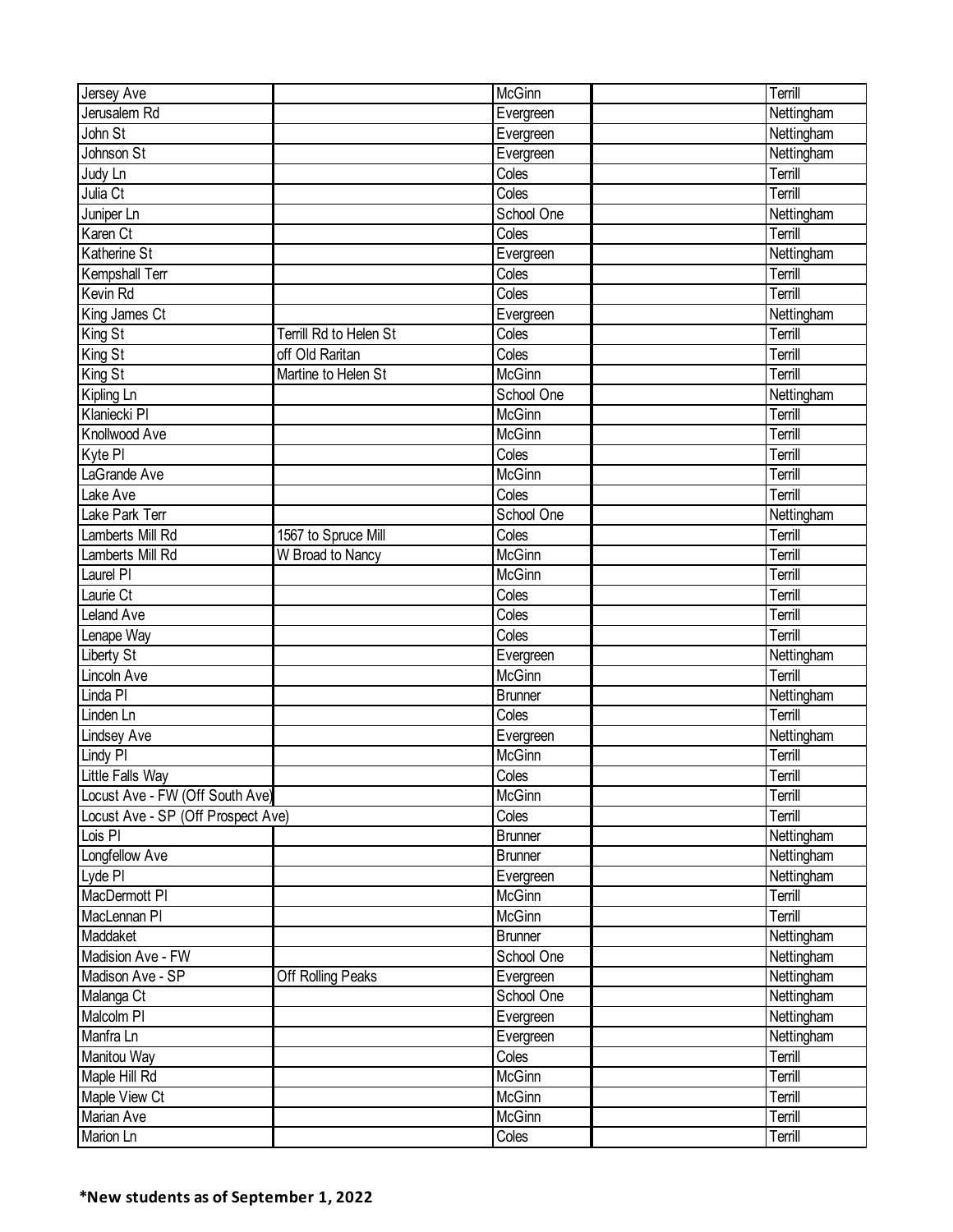| Marlboro Rd          |                                | <b>Brunner</b> | Nettingham |
|----------------------|--------------------------------|----------------|------------|
| <b>Martin PI</b>     |                                | School One     | Nettingham |
| Martine Ave          | even 14 - 144                  | <b>Brunner</b> | Nettingham |
| <b>Martine Ave</b>   | 1581 & up                      | Coles          | Terrill    |
| Martine Ave          | 1580 & down                    | <b>McGinn</b>  | Terrill    |
| Martine Ave          | odd 15-153                     | School One     | Nettingham |
| Mary Beth Ct         |                                | McGinn         | Terrill    |
| Mary Ellen Ln        |                                | McGinn         | Terrill    |
| Mary Ln              |                                | School One     | Nettingham |
| Meadow St            |                                | School One     | Nettingham |
| Meadow View Rd       |                                | <b>McGinn</b>  | Terrill    |
| Meadowlark Ln        |                                | <b>McGinn</b>  | Terrill    |
| Meyer PI / Senger PI |                                | School One     | Nettingham |
| Michael Ln           |                                | Coles          | Terrill    |
| Midway Ave           | North to Martine               | <b>Brunner</b> | Nettingham |
| <b>Midway Ave</b>    | Martine to Terrill             | School One     | Nettingham |
| Midway Circle        |                                | School One     | Nettingham |
| Mohawk Ln            |                                | McGinn         | Terrill    |
| Monica PI            |                                | Evergreen      | Nettingham |
| Montague Ave         |                                | Evergreen      | Nettingham |
| Montrose Ave         | $\overline{6}$ 1 & up          | <b>Brunner</b> | Nettingham |
| Montrose Ave         | 60 & down                      | School One     | Nettingham |
| Morgan Way           |                                | Coles          | Terrill    |
| Morse Ave            |                                | <b>Brunner</b> | Nettingham |
| Mountain Ave         | Hunter to Park, Rt 22 side     | <b>Brunner</b> | Nettingham |
| <b>Mountain Ave</b>  | from Scotland-East             | Evergreen      | Nettingham |
| Mountain Ave         | Hunter to Park, not Rt 22 side | Evergreen      | Nettingham |
| Mountain Ave         | Park to Scotland               | School One     | Nettingham |
| Mountain View Ave    | 200 & up                       | Evergreen      | Nettingham |
| Mountain View Ave    | 100 Block                      | School One     | Nettingham |
| Muir Terr            |                                | <b>Brunner</b> | Nettingham |
| Myrtle Ave           | 200 block                      | <b>Brunner</b> | Nettingham |
| Myrtle Ave*          | 300 & 400 & up (Fanwood)       | School One     | Nettingham |
| Nepawin Ln           |                                | Coles          | Terrill    |
| New Briar Ln         |                                | <b>Brunner</b> | Nettingham |
| New York Ave         |                                | McGinn         | Terrill    |
| Newark Ave           |                                | McGinn         | Terrill    |
| <b>Nicholl Ave</b>   |                                | Evergreen      | Nettingham |
| Nichols Ct           |                                | <b>Brunner</b> | Nettingham |
| Nicole Ct            |                                | Evergreen      | Nettingham |
| North Ave            | 226 & up                       | <b>Brunner</b> | Nettingham |
| North Ave            | 225 & down                     | School One     | Nettingham |
| Northgate Rd         |                                | Coles          | Terrill    |
| Norwegian Woods      |                                | McGinn         | Terrill    |
| Oak Ct               |                                | School One     | Nettingham |
| Oak Hill Rd          |                                | McGinn         | Terrill    |
| Oakwood Ct - FW      |                                | <b>Brunner</b> | Nettingham |
| Oakwood Terr         |                                | McGinn         | Terrill    |
| O'Donnell Ave        |                                | <b>Brunner</b> | Nettingham |
| Old Farm Rd          |                                | <b>Brunner</b> | Nettingham |
| Old South Ave        |                                | McGinn         | Terrill    |
| Orchard Dr           |                                | Coles          | Terrill    |
| Overhill St          |                                | Evergreen      | Nettingham |
|                      |                                |                |            |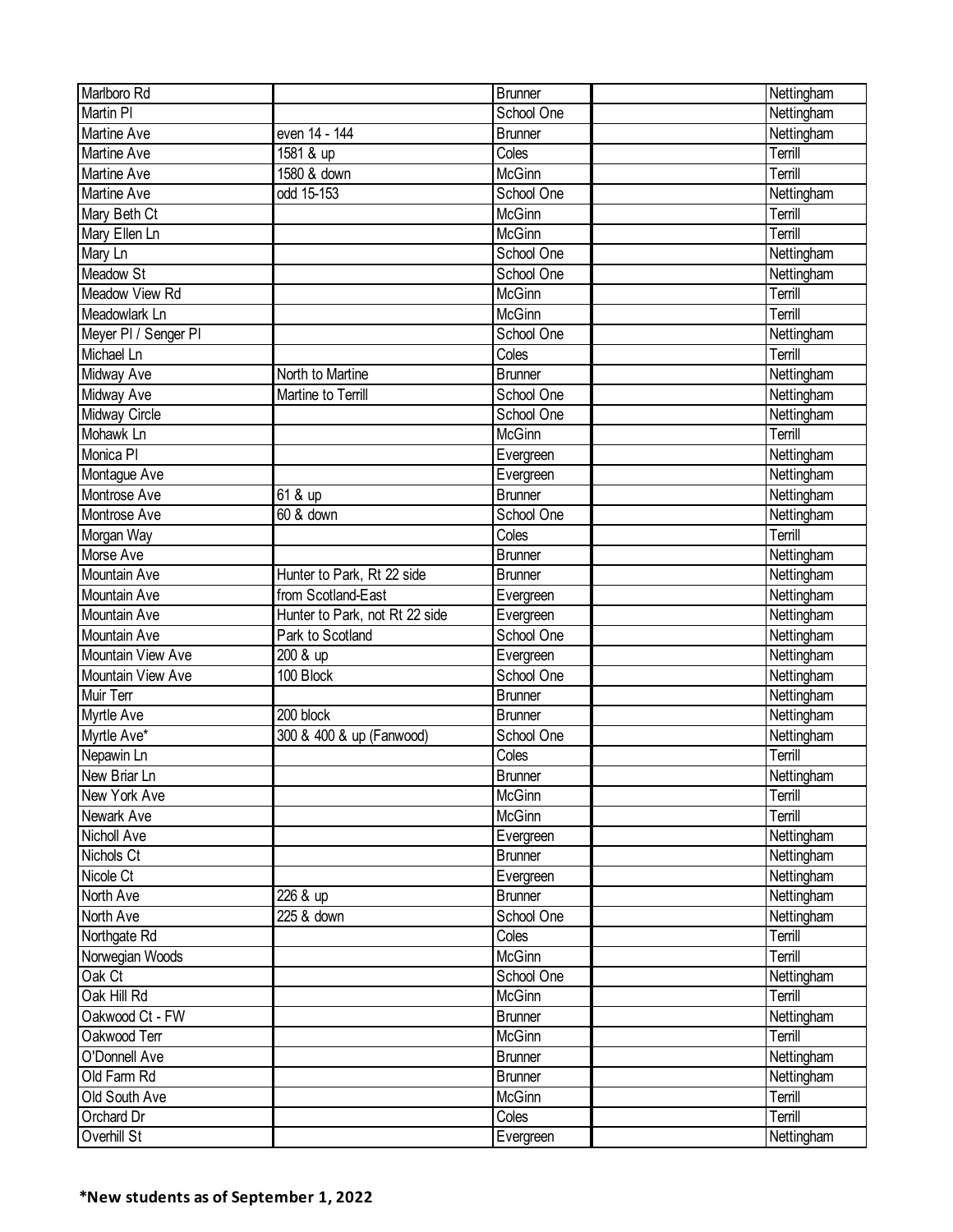| Overlook Way                   |                        | Coles                       | Terrill               |
|--------------------------------|------------------------|-----------------------------|-----------------------|
| Oxford Rd                      |                        | McGinn                      | Terrill               |
| Paff PI                        |                        | Evergreen                   | Nettingham            |
| Pandick Ct                     |                        | McGinn                      | Terrill               |
| Park Ave                       |                        | School One                  | Nettingham            |
| Park Crest                     |                        | School One                  | Nettingham            |
| Park PI                        |                        | Brunner                     | Nettingham            |
| Park View Dr                   |                        | Evergreen                   | Nettingham            |
| Parkwood Dr                    |                        | McGinn                      | Terrill               |
| Pastime PI                     |                        | Coles                       | Terrill               |
| Paterson Rd                    | 250 & up               | <b>Brunner</b>              | Nettingham            |
| Paterson Rd                    | 219 & down             | School One                  | Nettingham            |
| Paul PI                        |                        | School One                  | Nettingham            |
| Peach Ct                       |                        | <b>McGinn</b>               | Terrill               |
| Pearl PI                       |                        | Evergreen                   | Nettingham            |
| Penny Ln                       |                        | Coles                       | Terrill               |
| Pheasant Ln                    |                        | Coles                       | Terrill               |
| Pine Grove Circle              |                        | Evergreen                   | Nettingham            |
| Pine St                        |                        | Evergreen                   | Nettingham            |
| Pine Terr                      |                        |                             | Nettingham            |
| <b>Pinehurst Ave</b>           |                        | Evergreen<br><b>Brunner</b> |                       |
|                                |                        | <b>McGinn</b>               | Nettingham<br>Terrill |
| Pitching Way<br>Plainfield Ave |                        |                             |                       |
|                                | 2596 and higher        | Brunner                     | Nettingham            |
| <b>Plainfield Ave</b>          | 2590 and lower         | Evergreen                   | Nettingham            |
| Pleasant Ave                   | 117 & up               | <b>Brunner</b>              | Nettingham            |
| Pleasant Ave                   | 109 & down             | School One                  | Nettingham            |
| Poets <sub>PI</sub>            |                        | <b>Brunner</b>              | Nettingham            |
| Poplar PI                      |                        | McGinn                      | Terrill               |
| <b>Portland Ave</b>            | 2027 & down, 60 & up   | <b>Brunner</b>              | Nettingham            |
| <b>Portland Ave</b>            | 2007 & down, 56 & down | School One                  | Nettingham            |
| Princeton Ave                  |                        | McGinn                      | Terrill               |
| Promenade                      |                        | <b>Brunner</b>              | Nettingham            |
| Prospect Ave                   | Scotland to Westfield  | Evergreen                   | Nettingham            |
| Prospect Ave                   | Union to Scotland      | School One                  | Nettingham            |
| Quimby Ln                      |                        | Coles                       | Terrill               |
| Radley Rd                      |                        | McGinn                      | Terrill               |
| Rahway Rd                      |                        | Coles                       | Terrill               |
| Ramapo Way                     |                        | McGinn                      | Terrill               |
| Rambling Dr                    |                        | Coles                       | Terrill               |
| Ranier Rd                      |                        | <b>Brunner</b>              | Nettingham            |
| Raritan Rd                     |                        | Coles                       | Terrill               |
| Ravenswood Ln                  |                        | Coles                       | Terrill               |
| Ravine Ct                      |                        | McGinn                      | Terrill               |
| Redwood Rd                     |                        | <b>Brunner</b>              | Nettingham            |
| Rhoda PI                       |                        | Evergreen                   | Nettingham            |
| Richelieu PI                   |                        | Evergreen                   | Nettingham            |
| Richmond St                    |                        | <b>Brunner</b>              | Nettingham            |
| Ridge Way                      |                        | <b>Brunner</b>              | Nettingham            |
| <b>Ridgeview Ave</b>           |                        | Evergreen                   | Nettingham            |
| Riga Ct                        |                        | Evergreen                   | Nettingham            |
| Rivervale Ct                   |                        | <b>Brunner</b>              | Nettingham            |
| Roberts Ln                     |                        | Evergreen                   | Nettingham            |
| Robin Ln - SP                  |                        | Coles                       | Terrill               |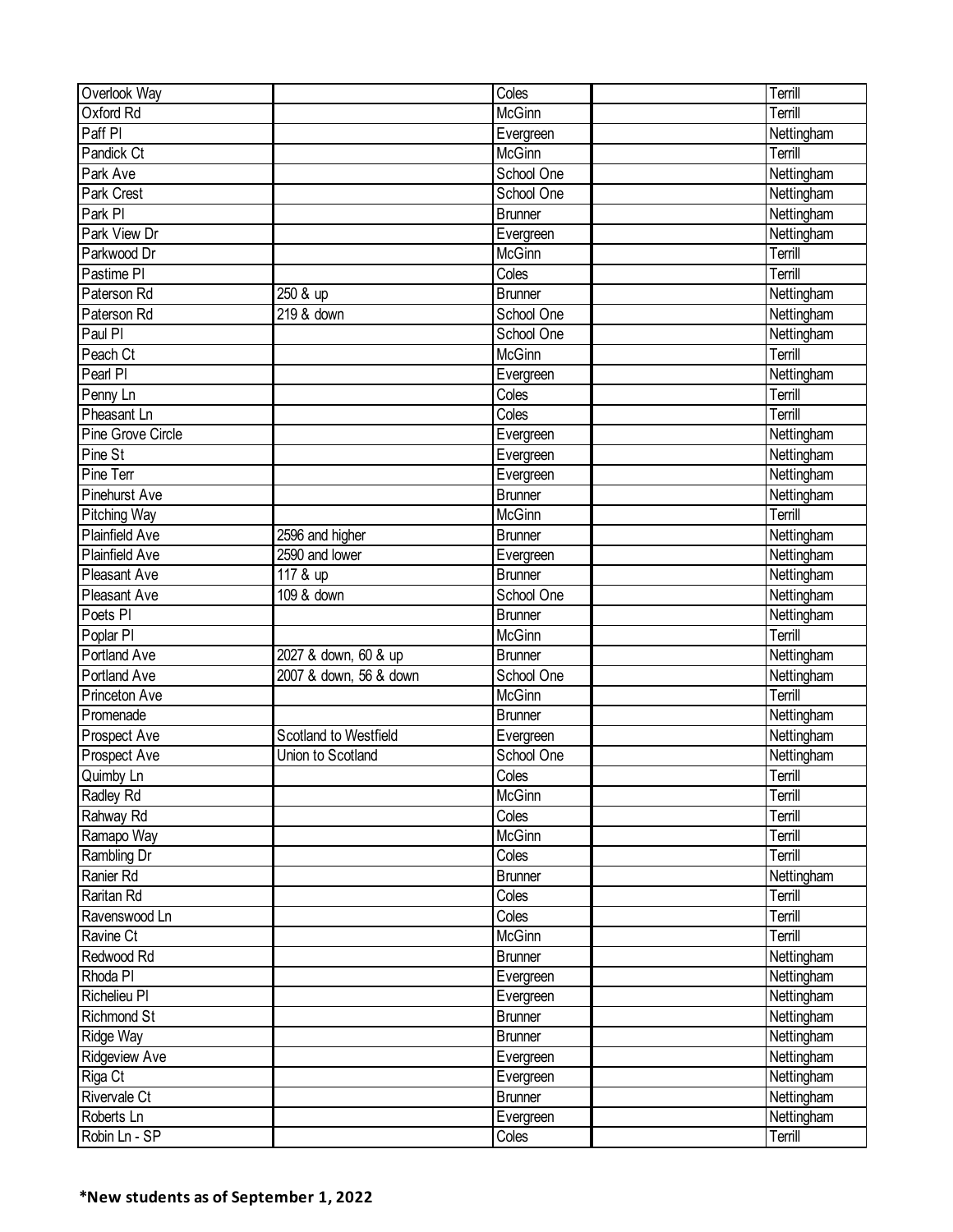| Robin Rd - FW                       |           | McGinn                                          | Terrill               |
|-------------------------------------|-----------|-------------------------------------------------|-----------------------|
| Rolling Knolls Rd                   |           | Evergreen                                       | Nettingham            |
| <b>Rolling Peaks Way</b>            |           | Evergreen                                       | Nettingham            |
| Roosevelt Ave                       |           | McGinn                                          | Terrill               |
| Rose St                             |           | Evergreen                                       | Nettingham            |
| Round Hill Rd                       |           | $\overline{C}$ oles                             | Terrill               |
| Route 22 W                          |           | School One                                      | Nettingham            |
| <b>Russell Rd</b>                   |           | School One                                      | Nettingham            |
| Sassafrass Ct                       |           | Coles                                           | Terrill               |
| Saville Row                         |           | McGinn                                          | Terrill               |
| School PI                           |           | School One                                      | Nettingham            |
| Scotchwood Glen                     |           | Coles                                           | Terrill               |
| Scotland St                         |           | Evergreen                                       | Nettingham            |
| Second St - FW                      |           | McGinn                                          | Terrill               |
| Seneca Rd                           |           | <b>Brunner</b>                                  | Nettingham            |
| Senger PI / Meyer PI                |           | School One                                      | Nettingham            |
| Seward Dr                           |           | <b>McGinn</b>                                   | Terrill               |
| Shackamaxon Dr                      |           | <b>McGinn</b>                                   | Terrill               |
| Shady Ln                            |           | <b>McGinn</b>                                   | Terrill               |
| Shasta Pass                         |           | <b>Brunner</b>                                  | Nettingham            |
| Shawnee Path                        |           | McGinn                                          | Terrill               |
| Shirewood                           |           | $\overline{C}$ oles                             | Terrill               |
| Short Hills Ln                      |           | Coles                                           | Terrill               |
| Sims Ave                            |           | <b>Brunner</b>                                  | Nettingham            |
| Sixth St                            |           | McGinn                                          | Terrill               |
| Sky Top Dr                          |           | School One                                      | Nettingham            |
| Sleepy Hollow Ln                    |           | $\overline{\overline{\mathrm{Co}}\mathrm{les}}$ | Terrill               |
| Smith St                            |           | Evergreen                                       | Nettingham            |
| South Ave                           |           | McGinn                                          | Terrill               |
| Spruce Mill Ln                      |           | Coles                                           | Terrill               |
| St Ann St*                          |           | School One                                      | Nettingham            |
| St Johns PI                         |           | School One                                      | Nettingham            |
| Staggard PI                         |           | <b>McGinn</b>                                   | Terrill               |
| Stanley St / Hendricks St           |           | <b>Brunner</b>                                  | Nettingham            |
| Sterling PI                         |           | School One                                      | Nettingham            |
| Stewart PI                          |           | School One                                      | Nettingham            |
| Stocker Ln                          |           | <b>Brunner</b>                                  | Nettingham            |
| Stoneleigh Dr                       |           | Coles                                           | Terrill               |
| <b>Stony Brook Circle</b>           |           | McGinn                                          | Terrill               |
| <b>Stout Ave</b>                    |           | School One                                      | Nettingham            |
| Sun Valley Way                      |           | <b>Brunner</b>                                  | Nettingham            |
| Sunnyfield Ln                       |           | Coles                                           | Terrill               |
| Sunrise Ct                          |           |                                                 | Nettingham            |
| Sunset PI                           |           | Evergreen<br>School One                         |                       |
| Swans Mill Ln                       |           |                                                 | Nettingham<br>Terrill |
| Sycamore Ave                        | 200 block | Coles<br><b>Brunner</b>                         | Nettingham            |
|                                     |           |                                                 |                       |
| Sycamore Ave                        | 300 block | Evergreen                                       | Nettingham            |
| Sycamore Ave                        | 400 block | School One                                      | Nettingham            |
| Sylvan Ln                           |           | McGinn                                          | Terrill               |
| <b>Tack Circle</b>                  |           | Evergreen                                       | Nettingham<br>Terrill |
| Tanglewood Ln<br><b>Taylors Way</b> |           | McGinn                                          |                       |
|                                     |           | Evergreen                                       | Nettingham            |
| Tempe Ct                            |           | Coles                                           | Terrill               |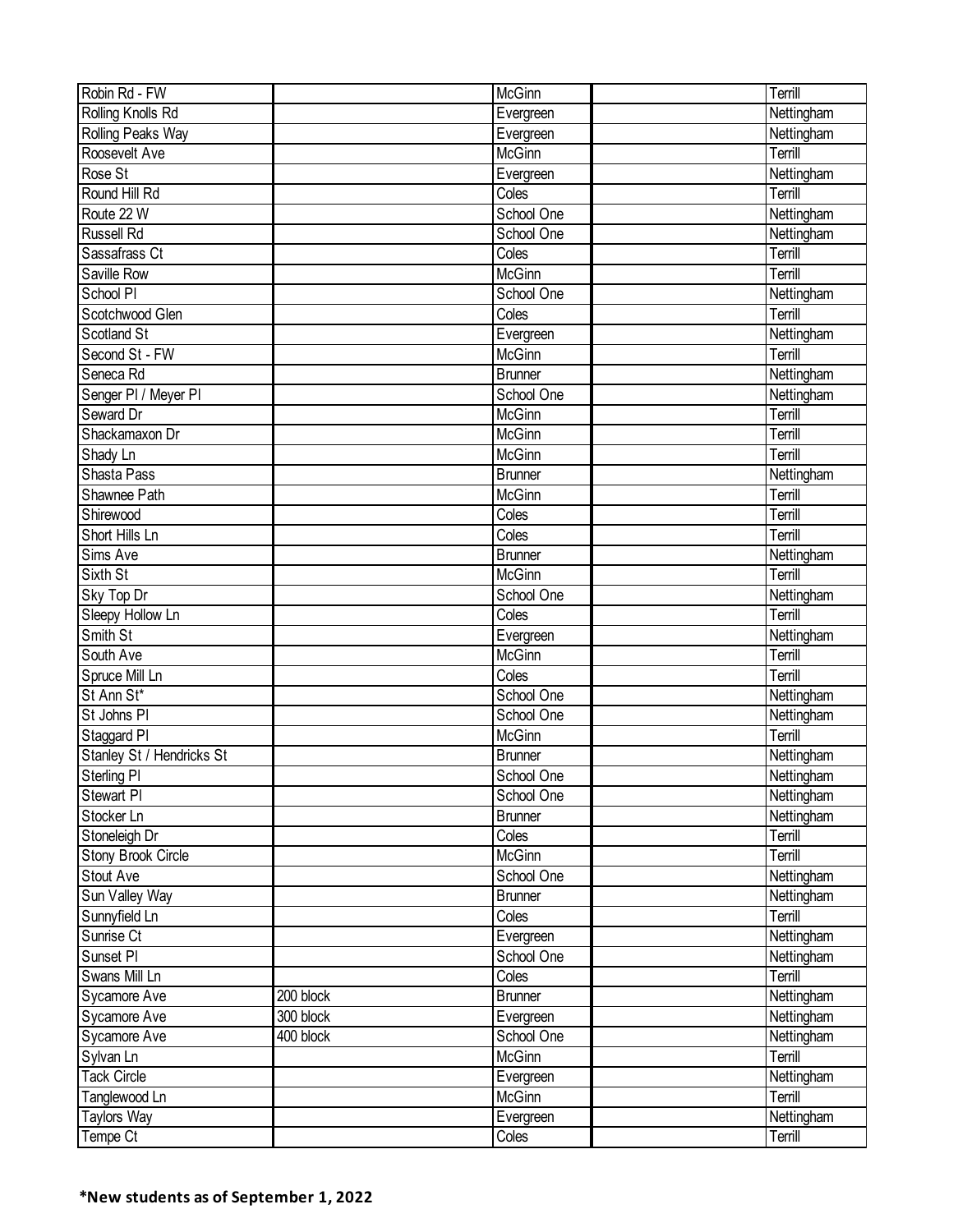| Ternay Ave              |                          | Brunner        |                          | Nettingham |
|-------------------------|--------------------------|----------------|--------------------------|------------|
| <b>Terrill Rd</b>       | South to Raritan Rd      | Coles          |                          | Terrill    |
| Terrill Rd*             | #347-363, Rt 22 to Front | School One     | #347-363, Rt 22 to Front | Nettingham |
| Terrill Rd              | Midway to North          | School One     |                          | Nettingham |
| <b>Third St</b>         |                          | McGinn         |                          | Terrill    |
| Thorne PI               |                          | School One     |                          | Nettingham |
| Throwbridge Dr          |                          | Evergreen      |                          | Nettingham |
| <b>Tillotson Rd</b>     |                          | <b>Brunner</b> |                          | Nettingham |
| Timberline Dr           |                          | <b>Brunner</b> |                          | Nettingham |
| <b>Tisbury Ct</b>       |                          | Brunner        |                          | Nettingham |
| Tower PI                |                          | School One     |                          | Nettingham |
| <b>Traveller Way</b>    |                          | Coles          |                          | Terrill    |
| <b>Treeview Circle</b>  |                          | Coles          |                          | Terrill    |
| <b>Trenton Ave</b>      |                          | McGinn         |                          | Terrill    |
| <b>Tussel Ln</b>        |                          | <b>Brunner</b> |                          | Nettingham |
| Unami Ln                |                          | Coles          |                          | Terrill    |
| Union Ave               |                          | School One     |                          | Nettingham |
| Valley Ave              | Scotland to Westfield    | Evergreen      |                          | Nettingham |
| Valley Ave              | Union to Scotland        | School One     |                          | Nettingham |
| Valleyscent Ave*        |                          | School One     |                          | Nettingham |
| Van Orden PI            |                          | Evergreen      |                          | Nettingham |
| Victor St               | 200 block & up           | Evergreen      |                          | Nettingham |
| Victor St               | 100 block                | School One     |                          | Nettingham |
| Village Park Ct         |                          | Evergreen      |                          | Nettingham |
| <b>Vinton Circle</b>    |                          | Coles          |                          | Terrill    |
| <b>Waldheim Ave</b>     |                          | Evergreen      |                          | Nettingham |
| Waldon Rd               |                          | <b>Brunner</b> |                          | Nettingham |
| Wareham Ct              |                          | <b>Brunner</b> |                          | Nettingham |
| <b>Warren St</b>        |                          | Evergreen      |                          | Nettingham |
| <b>Washington Ave</b>   |                          | McGinn         |                          | Terrill    |
| Watchung Terr           | 200 block                | Evergreen      |                          | Nettingham |
| Watchung Terr           | 100 block                | School One     |                          | Nettingham |
| Watchung View PI        |                          | <b>Brunner</b> |                          | Nettingham |
| Watson Rd               | 164 to 193               | <b>Brunner</b> |                          | Nettingham |
| <b>Watson Rd</b>        | 11 to 136                | School One     |                          | Nettingham |
| Waverly PI              |                          | Evergreen      |                          | Nettingham |
| Weaver St               |                          | School One     |                          | Nettingham |
| Webb St                 |                          | Coles          |                          | Terrill    |
| Wedgewood Way           |                          | Coles          |                          | Terrill    |
| <b>Wellington Downs</b> |                          | Coles          |                          | Terrill    |
| <b>West Broad St</b>    |                          | McGinn         |                          | Terrill    |
| West Ct                 |                          | Evergreen      |                          | Nettingham |
| Westfield Ave           |                          | Evergreen      |                          | Nettingham |
| Westfield Rd            | Happel Ct to North       | <b>Brunner</b> |                          | Nettingham |
| <b>Westfield Rd</b>     | Rt 22 to HS              | Evergreen      |                          | Nettingham |
| Westfield Rd Circle     |                          | Evergreen      |                          | Nettingham |
| <b>Wheatley Ct</b>      |                          | McGinn         |                          | Terrill    |
| White Oak Rd            |                          | McGinn         |                          | Terrill    |
| <b>Whittier Ave</b>     |                          | <b>Brunner</b> |                          | Nettingham |
| William St              | 200 & up                 | Evergreen      |                          | Nettingham |
| <b>William St</b>       | 100 block                | School One     |                          | Nettingham |
| Willoughby Rd           |                          | School One     |                          | Nettingham |
| <b>Willow Ave</b>       | 200's                    | <b>Brunner</b> |                          | Nettingham |
|                         |                          |                |                          |            |